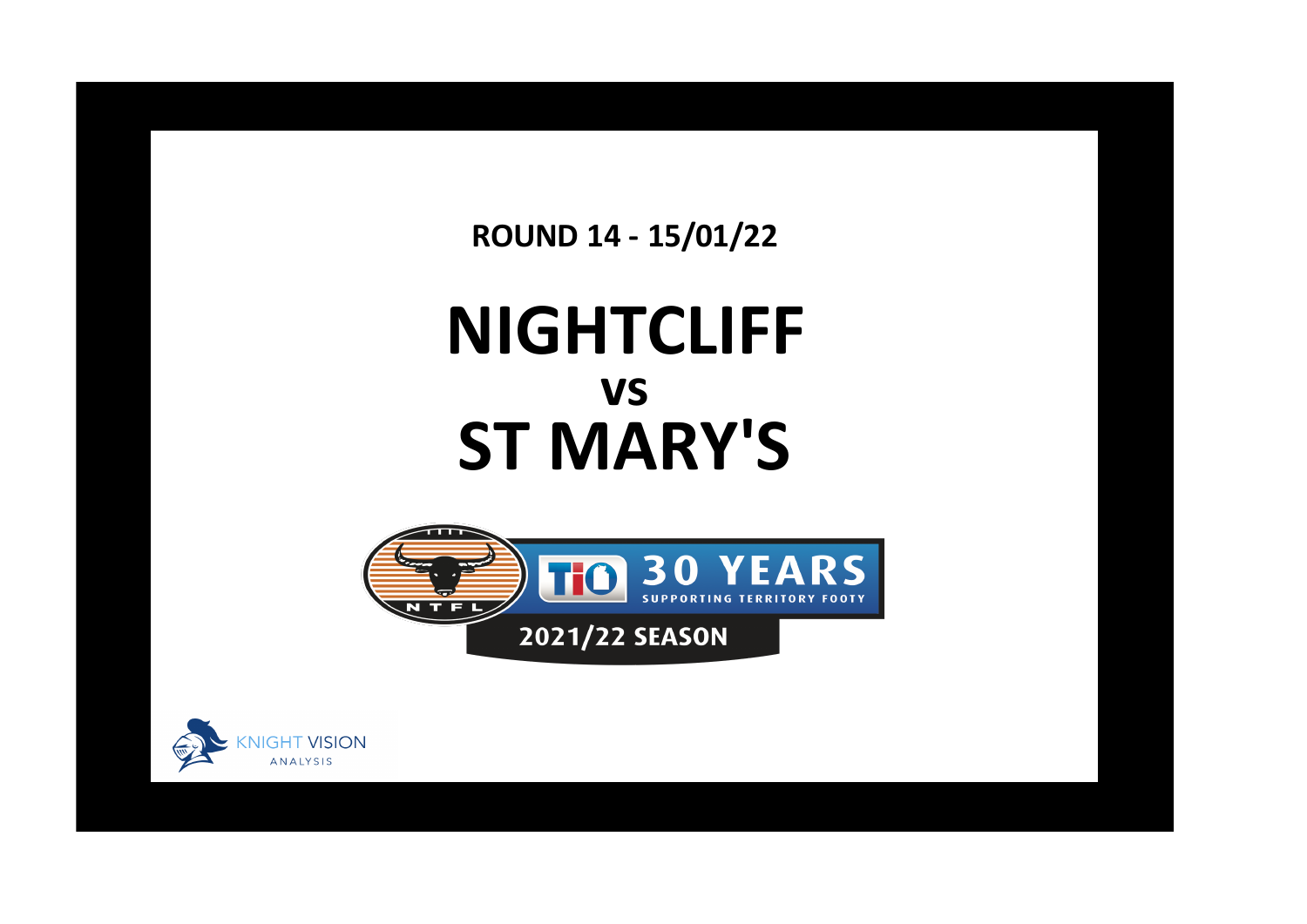|                |                | <b>Nightcliff</b>       |                |                |                          | <b>Differential</b><br>St Mary's |                |                |                |              |  |          |                |                |                |              |
|----------------|----------------|-------------------------|----------------|----------------|--------------------------|----------------------------------|----------------|----------------|----------------|--------------|--|----------|----------------|----------------|----------------|--------------|
| Q1             | Q <sub>2</sub> | Q <sub>3</sub>          | Q4             | <b>TOTAL</b>   |                          | Q1                               | Q <sub>2</sub> | Q <sub>3</sub> | Q <sub>4</sub> | <b>TOTAL</b> |  | Q1       | Q <sub>2</sub> | Q <sub>3</sub> | Q <sub>4</sub> | <b>TOTAL</b> |
| 31             | 48             | 37                      | 42             | 158            | <b>Kicks</b>             | 39                               | 40             | 40             | 34             | 153          |  | $-8$     | $+8$           | $-3$           | $+8$           | $+5$         |
| 23             | 37             | 18                      | 19             | 97             | <b>Handballs</b>         | 24                               | 19             | 14             | 10             | 67           |  | $-1$     | $+18$          | $+4$           | $+9$           | $+30$        |
| 54             | 85             | 55                      | 61             | 255            | <b>Disposals</b>         | 63                               | 59             | 54             | 44             | 220          |  | $-9$     | $+26$          | $+1$           | $+17$          | $+35$        |
| 1.35           | 1.30           | 2.06                    | 2.21           | 1.63           | <b>K:H Ratio</b>         | 1.63                             | 2.11           | 2.86           | 3.40           | 2.28         |  | $-0.28$  | $-0.81$        | $-0.80$        | $-1.19$        | $-0.65$      |
| 65%            | 56%            | 57%                     | 60%            | 59%            | Kick Eff. %              | 67%                              | 70%            | 50%            | 47%            | 59%          |  | $-2%$    | $-14%$         | $+7%$          | $+12%$         | $+0%$        |
| 74%            | 84%            | 78%                     | 68%            | 77%            | <b>Handball Eff. %</b>   | 67%                              | 68%            | 86%            | 70%            | 72%          |  | $+7%$    | $+15%$         | $-8%$          | $-2%$          | $+6%$        |
| $\overline{2}$ | 8              | 4                       | 5              | 19             | <b>Clangers</b>          | 4                                | 5              | 4              | 8              | 21           |  | $-2$     | $+3$           | $\mathbf{0}$   | $-3$           | $-2$         |
| 27             | 28             | 25                      | 25             | 105            | <b>Cont. Poss</b>        | 29                               | 22             | 28             | 25             | 104          |  | $-2$     | $+6$           | $-3$           | $\mathbf{0}$   | $+1$         |
| 27             | 53             | 30                      | 34             | 144            | <b>Unc. Poss</b>         | 32                               | 38             | 23             | 21             | 114          |  | $-5$     | $+15$          | $+7$           | $+13$          | $+30$        |
| 5              | 11             | 10                      | 15             | 41             | <b>Marks</b>             | 12                               | 19             | 7              | 9              | 47           |  | $-7$     | $-8$           | $+3$           | $+6$           | $-6$         |
| 4              | 11             | 9                       | 14             | 38             | <b>Unc. Marks</b>        | 11                               | 17             | 6              | 9              | 43           |  | $-7$     | $-6$           | $+3$           | $+5$           | $-5$         |
| 1              | $\mathbf 0$    | 1                       | 1              | 3              | <b>Cont. Marks</b>       | 1                                | $\overline{2}$ | 1              | 0              | 4            |  | $\Omega$ | $-2$           | $\mathbf{0}$   | $+1$           | $-1$         |
| 0              | 0              | 3                       | 3              | 6              | <b>Int. Marks</b>        | 3                                | 3              | 1              | 3              | 10           |  | $-3$     | $-3$           | $+2$           | $\mathbf{0}$   | $-4$         |
| 0              | 4              | 1                       | $\overline{2}$ | $\overline{7}$ | <b>F50 Marks</b>         | $\overline{2}$                   | 1              | 1              | 1              | 5            |  | $-2$     | $+3$           | $\mathbf{0}$   | $+1$           | $+2$         |
| 16             | 30             | 11                      | 11             | 68             | <b>Handball Receives</b> | 15                               | 13             | 10             | 5              | 43           |  | $+1$     | $+17$          | $+1$           | $+6$           | $+25$        |
| 19             | 25             | 21                      | 20             | 85             | <b>Groundball Gets</b>   | 24                               | 20             | 21             | 21             | 86           |  | $-5$     | $+5$           | $\mathbf{0}$   | $-1$           | $-1$         |
| 8              | 3              | 4                       | 3              | 18             | <b>Hitouts</b>           | 9                                | 7              | 3              | 8              | 27           |  | $-1$     | $-4$           | $+1$           | $-5$           | $-9$         |
| 6              | 4              | 5                       | 5              | 20             | <b>Clearances</b>        | 7                                | 6              | 9              | 9              | 31           |  | $-1$     | $-2$           | $-4$           | $-4$           | $-11$        |
| 16             | 8              | 4                       | 9              | 37             | <b>Tackles</b>           | 13                               | 6              | 8              | 4              | 31           |  | $+3$     | $+2$           | $-4$           | $+5$           | $+6$         |
| 3              | 10             | $\overline{\mathbf{z}}$ | 7              | 27             | <b>One Percenters</b>    | 7                                | 7              | 3              | 5              | 22           |  | $-4$     | $+3$           | +4             | $+2$           | $+5$         |
| 2              | $\overline{7}$ | $\overline{2}$          | 6              | 17             | <b>Spoils</b>            | 5                                | 5              | $\overline{2}$ | 5              | 17           |  | $-3$     | $+2$           | $\Omega$       | $+1$           | $\mathbf{0}$ |
| 9              | 5              | 3                       | 9              | 26             | <b>Frees For</b>         | 5                                | 1              | 10             | 5              | 21           |  | $+4$     | $+4$           | $-7$           | $+4$           | $+5$         |
| 5              | $\mathbf{1}$   | 10                      | 5              | 21             | <b>Frees Against</b>     | 9                                | 5              | 3              | 9              | 26           |  | $-4$     | $-4$           | $+7$           | $-4$           | $-5$         |
| 8              | 15             | 11                      | 11             | 45             | Inside 50s               | 9                                | 6              | 9              | 9              | 33           |  | $-1$     | $+9$           | $+2$           | $+2$           | $+12$        |
| 5              | 6              | $\overline{\mathbf{z}}$ | 8              | 26             | <b>Rebound 50s</b>       | 6                                | 11             | 10             | 8              | 35           |  | $-1$     | $-5$           | $-3$           | $\mathbf{0}$   | $-9$         |
| 38%            | 33%            | 27%                     | 45%            | 36%            | Score / I50 %            | 67%                              | 33%            | 56%            | 44%            | 52%          |  | $-29%$   | 0%             | $-28%$         | $+1%$          | $-16%$       |
| $\overline{2}$ | 3              | $\mathbf{1}$            | $\mathbf{2}$   | 8              | <b>Goals</b>             | 4                                | $\mathbf 0$    | 1              | 1              | 6            |  | $-2$     | $+3$           | $\mathbf{0}$   | $+1$           | $+2$         |
| 1              | 2              | 2                       | 3              | 8              | <b>Behinds</b>           | 2                                | 2              | 4              | 3              | 11           |  | $-1$     | $\Omega$       | $-2$           | $\mathbf{0}$   | $-3$         |
| 13             | 20             | 8                       | 15             | 56             | <b>Score</b>             | 26                               | $\overline{2}$ | 10             | 9              | 47           |  | $-13$    | $+18$          | $-2$           | $+6$           | $+9$         |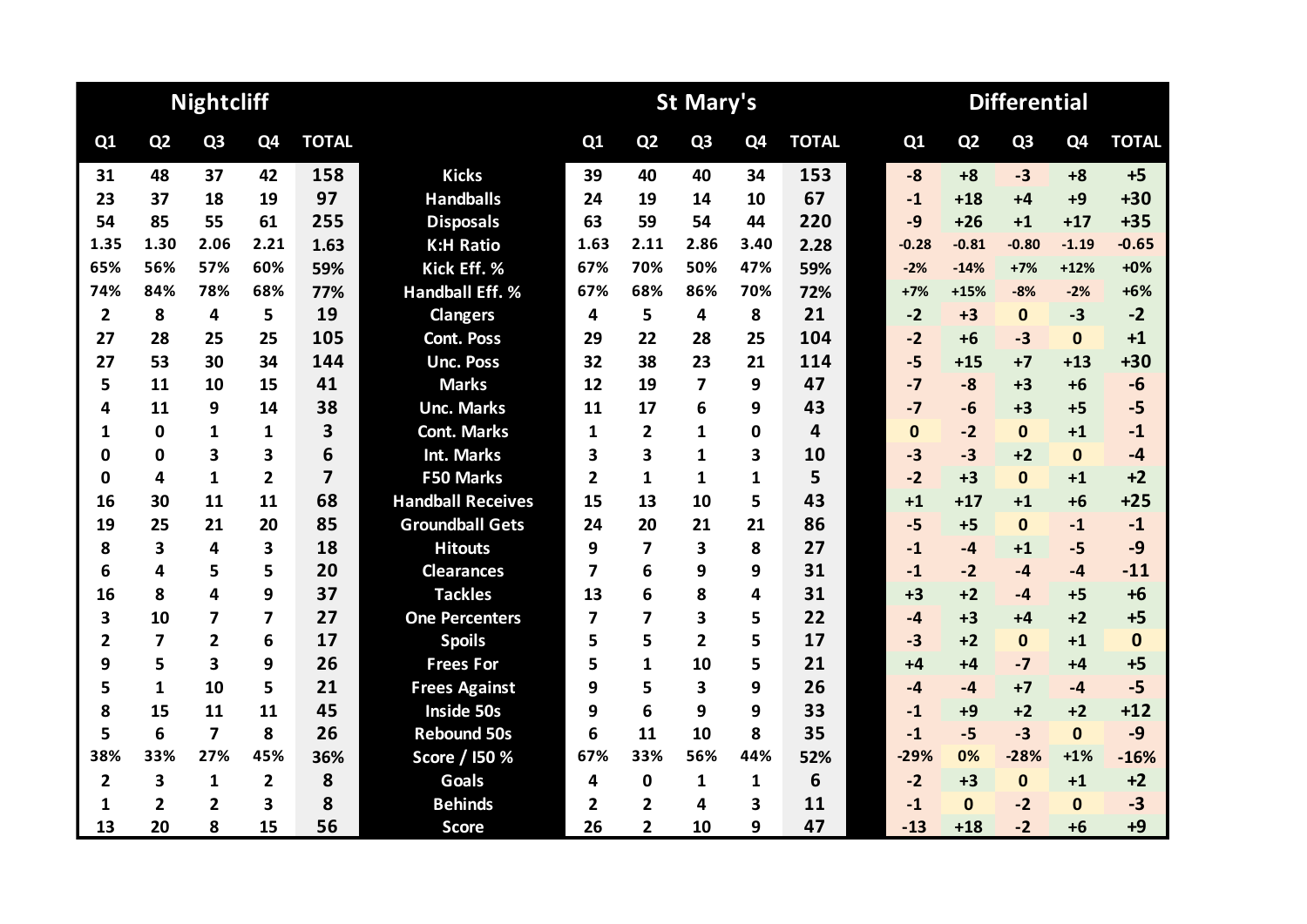|                     |      |       |       |            |             |    |      |       |    |    |      |          | <b>Nightcliff</b> |       |        |    |            |              |      |           |      |    |            |              |      |                |           |
|---------------------|------|-------|-------|------------|-------------|----|------|-------|----|----|------|----------|-------------------|-------|--------|----|------------|--------------|------|-----------|------|----|------------|--------------|------|----------------|-----------|
| <b>Player</b>       | К    | н     | D     |            | KE% HE% CLG |    | CP   | UP    | M  | UM | CM   |          | IM F50M HR        |       | GBG HO |    | <b>CLR</b> | т            | 1%   | <b>SP</b> | FF   | FA | <b>I50</b> | <b>R50</b>   | G    | В              | <b>SA</b> |
| 23 B Filo           | 12   | 9     | 21    | 83%        | 67%         | 0  | 11   | 8     | 1  | 1  | 0    | 0        | 0                 | 7     | 10     | 0  | 4          | 2            | 0    | 0         | 1    | 0  | 6          | 0            | 1    | 1              | 0         |
| 22 D Bowles         | 14   | 5     | 19    | 71%        | 60%         | O  | 3    | 16    |    |    | 0    | 0        | 0                 | 9     | 3      | 0  | 0          | 0            |      | 1         | 0    | 0  | 4          | 5            | 0    | 0              | 1         |
| 11 P Wills          | 12   | 6     | 18    | 58%        | 100%        | 2  | 6    | 12    | 2  | 2  | 0    | 0        | 0                 | 9     | 5      | 0  |            | 2            | 0    | 0         | 2    | 1  | 6          | 3            | 0    | 0              | 1         |
| 18 T North          | 12   | 5     | 17    | 33%        | 100%        | 2  | 7    | 11    | 2  | 2  | 0    | 1        | 0                 | 6     |        | 0  | 2          | 1            | 0    | 0         |      | 1  | 2          | 0            | 0    | 0              | 1         |
| 10 C I lett         | 13   | 3     | 16    |            | 54% 100%    | 3  | 8    | 9     | 5  | 4  | 1    | 2        |                   | 3     | 5      | 0  | 2          | 1            | 0    | 0         | 3    | 1  | 2          | 2            | 2    | 0              | 0         |
| 31 B Edwards        | 8    | 6     | 14    | 63%        | 100%        | 1  | 5    | 8     | 4  | 4  | 0    | 0        |                   | 3     | 4      | 0  |            | 4            |      | 0         |      | 2  | 1          | 0            | 0    | 2              | 1         |
| 27 D Butcher        | 8    | 4     | 12    | 38%        | 100%        | 1  | 5    | 8     | 3  | 3  | 0    | 1        | 0                 | 5     | 2      | 0  | 2          | 3            | 1    | 0         | 4    | 2  | 2          | 0            | 0    | 0              | 0         |
| 29 S Deery          | 8    | 4     | 12    | 50%        | 50%         | 2  | 5    | 6     | 2  | 2  | 0    | 0        | 0                 | 1     | 5      | 0  | 0          | 3            | 6    | 5         |      | 1  |            | 4            | 0    | 0              | 0         |
| 40 A Wines          | 3    | 9     | 12    | 0%         | 78%         | 2  | 10   | 2     | 1  | 0  | 1    | 0        | 0                 | 1     | 8      | 0  | 0          | 4            | 0    | 0         | 1    | 1  | 2          | 0            | 0    | 0              | 1         |
| 17 S Harper         | 6    | 5     | 11    | 67%        | 60%         | 1  | 2    | 9     | 3  | 3  | 0    | 0        | 0                 | 5     |        | 0  | 0          | 0            | 1    | 0         | 0    | 2  | 2          | 0            | 0    | 0              | 0         |
| 20 Z Derksen        | 9    | 2     | 11    | 89%        | 50%         | 1  | 4    | 7     | 4  | 4  | 0    | 0        | 1                 | 2     | 3      | 5  | 1          | 2            | 0    | 0         | 2    | 0  | 3          | 1            | 0    | 0              | 0         |
| 25 J Butcher        | 9    | 2     | 11    | 78%        | 50%         | 1  | 4    | 6     | 5  | 5  | 0    | 0        | 4                 | 0     |        | 1  | 0          | 1            | 0    | 0         | 2    | 2  |            | 0            | 5    | $\overline{2}$ | 0         |
| 30 J Bowen          | 6    | 4     | 10    | 50%        | 75%         | 0  | 4    | 5     | 1  | 1  | 0    | $\Omega$ | 0                 | 2     | 4      | 12 | 2          | 2            | 2    | 0         | 1    | 3  | 3          | $\mathbf{1}$ | 0    | 0              | 0         |
| 03 J Peris          | 6    | 3     | 9     | 67%        | 67%         | 1  | 1    |       | 0  | 0  | 0    | 0        | 0                 | 5     | 1      | 0  | 0          | 1            | 1    | 1         |      | 1  | 1          | 1            | 0    | 0              | 1         |
| 06 L Holt-Fitz      | 5    | 4     | 9     | 60%        | 100%        | 1  | 6    | 2     | 0  | 0  | 0    | 0        | 0                 |       | 5      | 0  | 4          | 0            | 0    | 0         | 1    | 0  | 3          | 1            | 0    | 1              | 1         |
| 14 N Brown          | 4    | 5     | 9     | 75%        | 80%         | 0  | 5    | 3     | 2  | 1  | 1    | 1        | 0                 | 2     | 4      | 0  | 0          | 2            | 0    | 0         | 0    | 1  | 1          | 1            | 0    | 0              | 0         |
| 26 E Ware           | 2    | 7     | 9     | 0%         | 100%        | 0  | 2    | 7     | 2  | 2  | 0    | 0        | 0                 | 1     | 1      | 0  | 0          | $\mathbf{1}$ | 2    | 0         | 1    | 0  | 1          | 1            | 0    | 1              | 1         |
| 08 D Keast          | 5    | 3     | 8     | 80%        | 33%         | 0  | 3    | 5     | 0  | 0  | 0    | 0        | 0                 | 0     | 3      | 0  | 0          | 0            | 5    | 5         | 1    | 0  | 0          | 3            | 0    | 0              | 0         |
| 33 S Wilson         | 5    | 3     | 8     | 60%        | 33%         | 0  | 2    | 7     | 1  | 1  | 0    | 0        | 0                 | 4     | 2      | 0  | 0          | 2            |      | 1         | 0    | 0  | 2          | 0            | 0    | 1              | 1         |
| 05 J Jones          | 4    | 3     | 7     | 25%        | 33%         | 1  |      | 0     | 0  | 0  | 0    | 0        | 0                 | 0     | 6      | 0  | 0          | 3            | 2    | 2         | 1    | 1  | 0          | 0            | 0    | 0              | 0         |
| 12 Joel Budarick    | 5    | 2     | 7     | 40%        | 100%        | 0  | 4    | 3     | 2  | 2  | 0    | 1        | 0                 | 1     | 2      | 0  | 1          | 0            | 3    | 2         | 2    | 1  | 1          | 3            | 0    | 0              | 0         |
| 28 K Emery          | 0    | 3     | 3     | ##### 100% |             | 0  | 1    | 2     | 0  | 0  | 0    | 0        | 0                 | 1     | 1      | 0  | 0          | 2            | 0    | 0         | 0    | 0  | 0          | 0            | 0    | 0              | 0         |
|                     |      |       |       |            |             |    |      |       |    |    |      |          |                   |       |        |    |            |              |      |           |      |    |            |              |      |                |           |
| <b>NFC</b>          | 158  | 97    | 255   | 59%        | 77%         | 19 | 105  | 144   | 41 | 38 | з    | 6        | 7                 | 68    | 85     | 18 | 20         | 37           | 27   | 17        | 26   | 21 | 45         | 26           | 8    | 8              | 9         |
| <b>SMFC</b>         | 153  | 67    | 220   |            | 59% 72%     | 21 | 104  | 114   | 47 | 43 | 4    | 10       | 5                 | 43    | 86     | 27 | 31         | 31           | 22   | 17        | 21   | 26 | 33         | 35           | 6    | 11             | 5         |
| <b>Differential</b> | $+5$ | $+30$ | $+35$ | $+0\%$     | $+6%$       | -2 | $+1$ | $+30$ | -6 | -5 | $-1$ | -4       | $+2$              | $+25$ | $-1$   | -9 | $-11$      | $+6$         | $+5$ | 0         | $+5$ | -5 | $+12$      | $-9$         | $+2$ | -3             | $+4$      |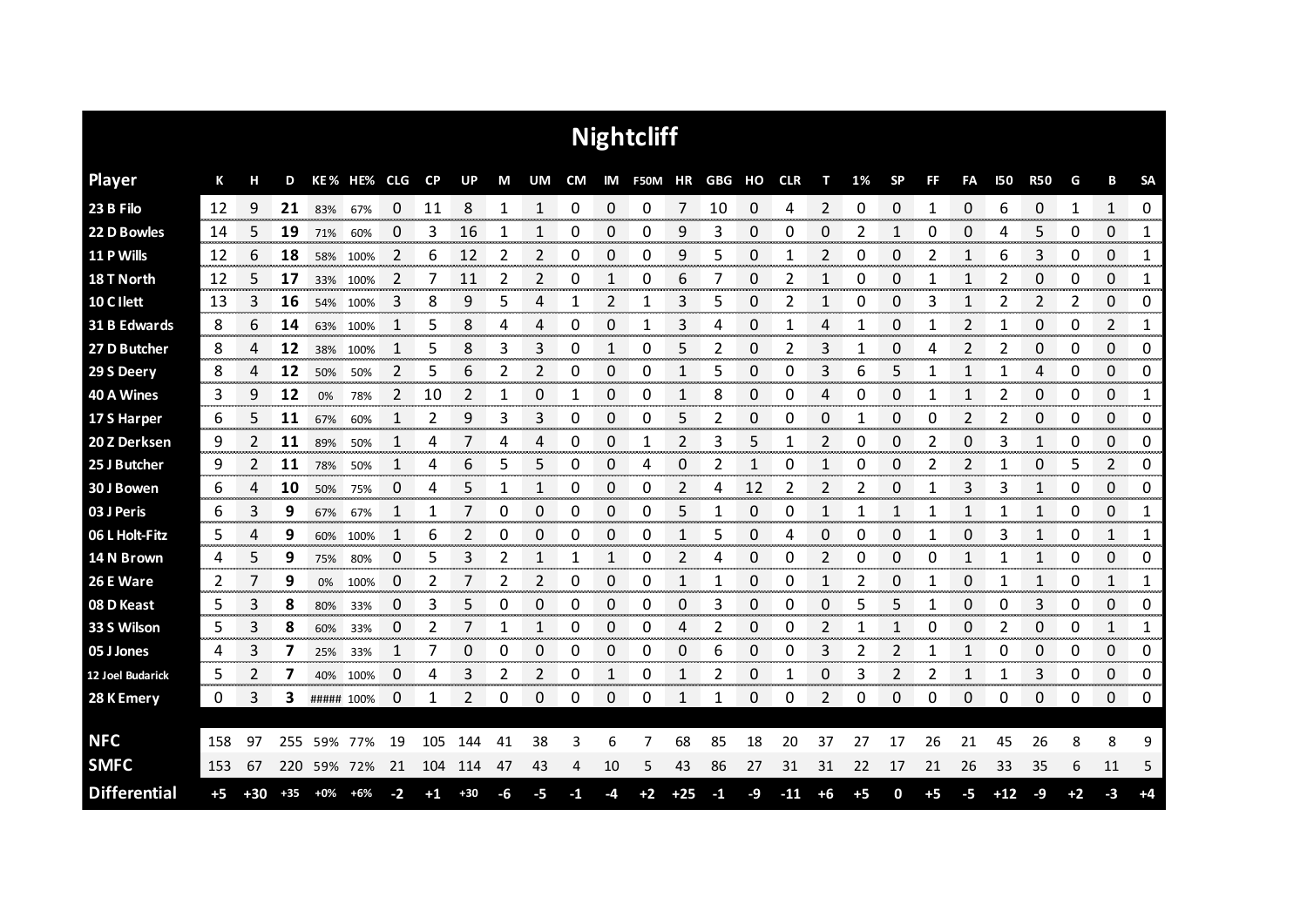|                     |     |       |     |          |             |      |           |       |    |      |           |    | St Mary's |       |            |      |            |    |    |              |    |              |       |                |    |          |              |
|---------------------|-----|-------|-----|----------|-------------|------|-----------|-------|----|------|-----------|----|-----------|-------|------------|------|------------|----|----|--------------|----|--------------|-------|----------------|----|----------|--------------|
| <b>Player</b>       | К   | н     | D   |          | KE% HE% CLG |      | <b>CP</b> | UP    | M  | UM   | <b>CM</b> | IM | F50M HR   |       | <b>GBG</b> | но   | <b>CLR</b> | т  | 1% | <b>SP</b>    | FF | FA           | 150   | <b>R50</b>     | G  | В        | <b>SA</b>    |
| 04 N Paredes        | 17  | 7     | 24  | 71%      | 71%         | 1    | 10        | 14    | 8  | 8    | 0         | 2  | 0         | 4     | 9          | 0    | 6          | 2  | 0  | 0            | 1  | 2            | 6     | 3              | 0  | 1        | $\mathbf{1}$ |
| 17 J Smithson       | 14  | 6     | 20  | 43%      | 67%         | 3    | 8         | 12    | 4  | 4    | 0         |    |           | 6     |            | 0    |            | 3  |    | 0            |    |              |       | 5              |    | 1        | 0            |
| 05 K Parnell        | 11  | 4     | 15  | 91%      | 75%         | 0    | 6         | 9     | 5  | 4    | 1         | 2  | 0         | 4     | 5          | 0    |            | 0  | 2  | 2            | 0  | 1            | 3     | 4              | 0  | 0        | 0            |
| 27 G Gallus         | 8   | 5     | 13  | 50%      | 100%        |      | 6         |       | 4  | 3    | 1         | 1  | 0         | 2     | 5          | 0    | 0          | 2  |    | 1            |    | 0            | 0     | 3              | 0  | 0        | 0            |
| 29 A Marklew        | 12  | 1     | 13  | 50%      | 0%          | 2    | 9         | 2     | 2  | 1    | 1         | 0  | 0         | 0     | 5          | 0    | 2          | 1  | 0  | 0            | 3  | 2            | 3     | 0              | 0  | 0        | 1            |
| 20 R Smith          | 3   | 8     | 11  |          | 100% 100%   | 0    | 5         | 6     | 3  | 3    | 0         | 1  | 0         | 2     | 3          | 18   | 3          | 0  | 0  | 0            | 2  | 2            |       | 0              | 0  | 0        | 0            |
| 21 Braxton Ah Mat   | 10  |       | 11  | 90%      | 0%          | 2    | 3         | 9     | 1  | 1    | 0         | 0  | 0         | 2     | 3          | 0    | 0          | 0  | 2  | 2            |    | 2            | 0     | 6              | 0  | 0        | 0            |
| 11 N Yarran         | 6   | 4     | 10  | 83%      | 75%         | 0    | 6         | 3     | 1  | 1    | 0         | 0  | 0         | 1     | 4          | 0    | 3          | 2  | 0  | 0            | 2  | 2            | 3     | 0              | 0  | 0        | 1            |
| 12 J Salmon         | 9   | 1     | 10  |          | 44% 100%    | 2    | 5         | 6     | 3  | 3    | 0         | 0  | 1         | 1     | 5          | 0    | 0          | 1  |    | 0            | 0  | 2            | 3     | 1              | 1  | 0        | 1            |
| 22 B Hodges         | 7   | 3     | 10  | 71%      | 100%        |      | 2         | 8     | 2  | 2    | 0         | 1  | 0         | 5     | 2          | 0    |            |    |    | 2            |    | 2            | 0     | 5              | 0  | 0        | 0            |
| 40 J Kluske         | 5   | 5     | 10  | 40%      | 60%         | 1    | 5         | 5     | 0  | 0    | 0         | 0  | 0         | 4     | 5          | 0    |            | 1  |    | 1            | 1  | 3            | 2     | 0              | 0  | 0        | 0            |
| 24 J Calder         | 6   | 3     | 9   | 33%      | 67%         | 0    | 4         | 4     | 3  | 2    | 1         | 0  | 3         | 0     | 3          | 0    |            | 1  |    | 0            | 1  | 0            | 0     | 0              | 1  | 3        | 1            |
| 26 H Labastida      | 4   | 5     | 9   | 75%      | 40%         | 0    | 1         | 8     | 1  | 1    | 0         | 0  | 0         | 5     | 1          | 0    | 1          | 2  | 0  | 0            | 0  | $\mathbf{1}$ | 1     | 0              | 0  | $\Omega$ | 0            |
| 06 S Edwards        | 7   | 0     | 7   | 29%      | #####       |      | 4         | 3     | 1  | 1    | 0         | 0  | 0         | 1     | 3          | 0    |            | 1  |    | 1            |    | 1            | 2     | 0              | 1  | 1        | 0            |
| 14 J Robinson       | 3   | 4     | 7   | 33%      | 75%         | 1    | 3         | 5     | 0  | 0    | 0         | 0  | 0         | 4     | 2          | 8    | 1          | 2  | 4  | 3            | 2  | 0            | 0     | 1              | 0  | 0        | 0            |
| 33 B Tedcastle      | 6   | 1     | 7   | 50%      | 0%          |      | 4         | 2     | 1  | 1    | 0         | 0  | 0         | 0     | 3          | 0    | 0          | 2  | 0  | 0            | 1  | 1            | 2     | 0              | 1  | 0        | 0            |
| 39 X Vallejo        | 5   | 2     | 7   | 20%      | 100%        | 2    | 3         | 4     | 4  | 4    | 0         | 2  | 0         | 0     | 3          | 0    | 1          | 4  | 0  | 0            | 0  | 0            | 1     | 1              | 0  | 0        | 0            |
| 42 A Wilson         | 5   | 1     | 6   | 60%      | 0%          | 0    | 6         |       | 1  | 1    | 0         | 0  | 0         | 0     | 5          | 0    | 2          | 2  | 0  | 0            | 1  | 1            | Δ     | 1              | 1  | 1        | 0            |
| 16 E Bowden         | 5   | 0     | 5   | 20%      | #####       | 3    | 2         | 3     | 1  | 1    | 0         | 0  | 0         | 2     | 2          | 0    | 1          | 0  |    | $\mathbf{1}$ | 0  | 0            | 0     | $\overline{2}$ | 0  | 0        | 0            |
| 37 I Baldock        | 2   | 3     | 5   | 100% 67% |             | 0    | 4         |       | 1  | 1    | 0         | 0  | 0         | 0     | 4          | 0    | 1          | 0  | 1  | 0            | 0  | 0            | 0     | 2              | 0  | 0        | 0            |
| 31 Z Robinson       | 3   | 1     | 4   | 33%      | 100%        | 0    | 3         | 1     | 1  | 1    | 0         | 0  | 0         | 0     | 2          | 0    | 0          | 3  | 1  | $\mathbf{1}$ | 1  | 1            | 0     | 0              | 0  | 0        | 0            |
| 19 J Cullen         | 2   | 1     | з   |          | 100% 100%   | 0    | 2         | 0     | 0  | 0    | 0         | 0  | 0         | 0     | 2          | 1    | 1          | 1  | 2  | 2            | 0  | 0            | 0     | 0              | 0  | 0        | 0            |
|                     |     |       |     |          |             |      |           |       |    |      |           |    |           |       |            |      |            |    |    |              |    |              |       |                |    |          |              |
| <b>SMFC</b>         | 153 | 67    | 220 | 59%      | 72%         | 21   | 104       | 114   | 47 | 43   |           | 10 |           | 43    | 86         | 27   | 31         | 31 | 22 | 17           | 21 | 26           | 33    | 35             | 6  | 11       | 5            |
| <b>NFC</b>          | 158 | 97    | 255 |          | 59% 77%     | 19   | 105       | 144   | 41 | 38   | 3         | 6  | 7         | 68    | 85         | 18   | 20         | 37 | 27 | 17           | 26 | 21           | 45    | 26             | 8  | 8        | 9            |
| <b>Differential</b> | -5  | $-30$ | -35 | $-0%$    | -6%         | $+2$ | -1        | $-30$ | +6 | $+5$ | $+1$      | +4 | $-2$      | $-25$ | $+1$       | $+9$ | $+11$      | -6 | -5 | 0            | -5 | $+5$         | $-12$ | $+9$           | -2 | $+3$     | -4           |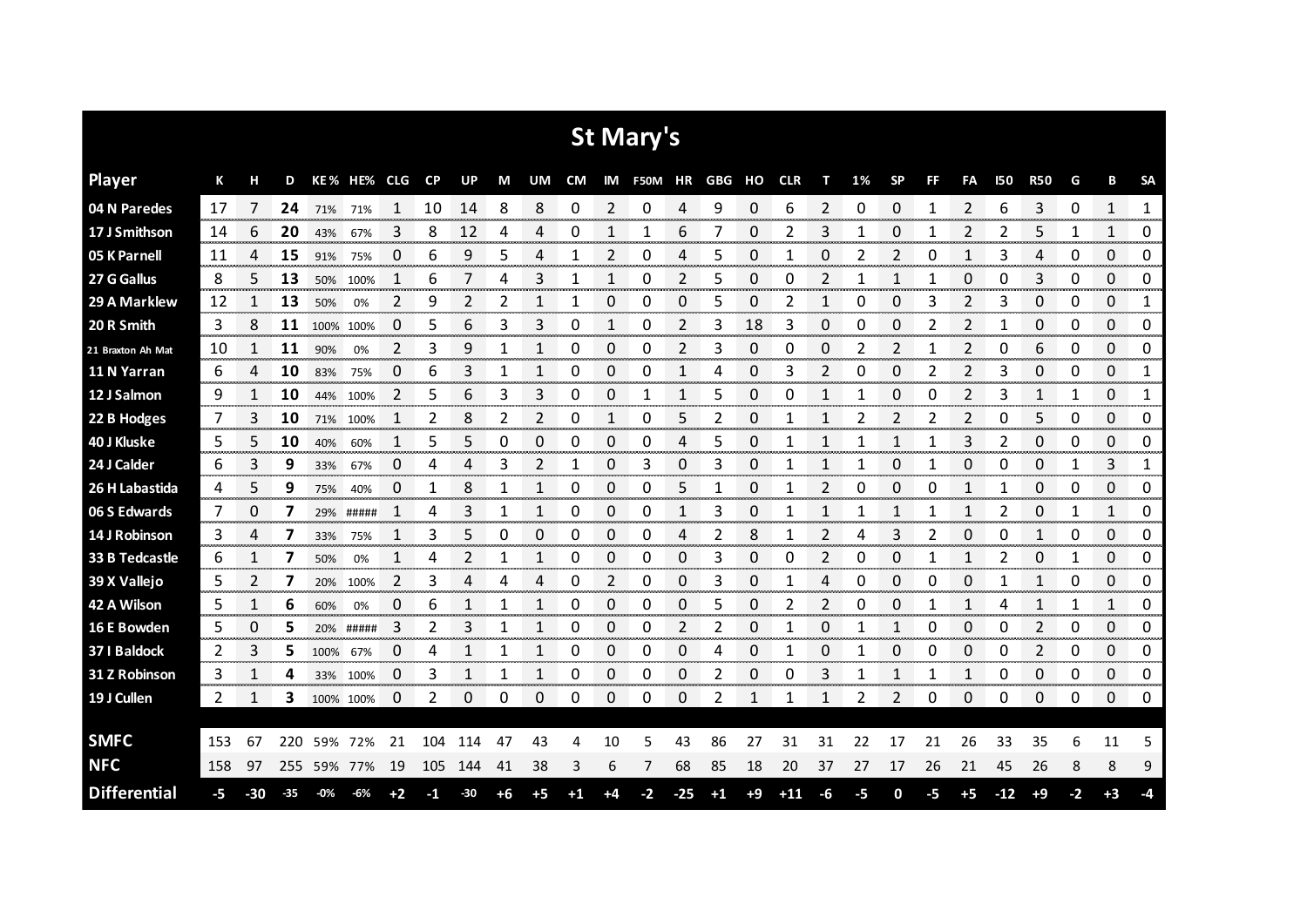|                        |            | <b>Score Sources</b> |
|------------------------|------------|----------------------|
|                        | <b>NFC</b> | <b>SMFC</b>          |
| <b>Turnover</b>        | 7.4.46     | 2.5.17               |
| <b>Stoppage</b>        | 1.4.10     | 4.5.29               |
| <b>Kick In</b>         | 0.0.0      | 0.1.1                |
| <b>TOTAL</b>           | 8.8.56     | 6.11.47              |
|                        |            | Defensive 50         |
| <b>Turnover</b>        | 2.0.12     | 0.0.0                |
| <b>Stoppage</b>        | 0.1.1      | 0.0.0                |
| <b>Kick In</b>         | 0.0.0      | 0.1.1                |
| <b>TOTAL</b>           | 2.1.13     | 0.1.1                |
|                        |            | <b>Midfield</b>      |
| <b>Turnover</b>        | 5.4.34     | 2.4.16               |
| <b>Centre Bounce</b>   | 0.1.1      | 1.0.6                |
| <b>B/ARC Stoppages</b> | 1.1.7      | 2.5.17               |
| <b>TOTAL</b>           | 6.6.42     | 5.9.39               |
|                        |            | <b>Forward 50</b>    |
| <b>Turnover</b>        | 0.0.0      | 0.1.1                |
| <b>Stoppage</b>        | 0.1.1      | 1.0.6                |
| <b>TOTAL</b>           | 0.1.1      | 1.1.7                |